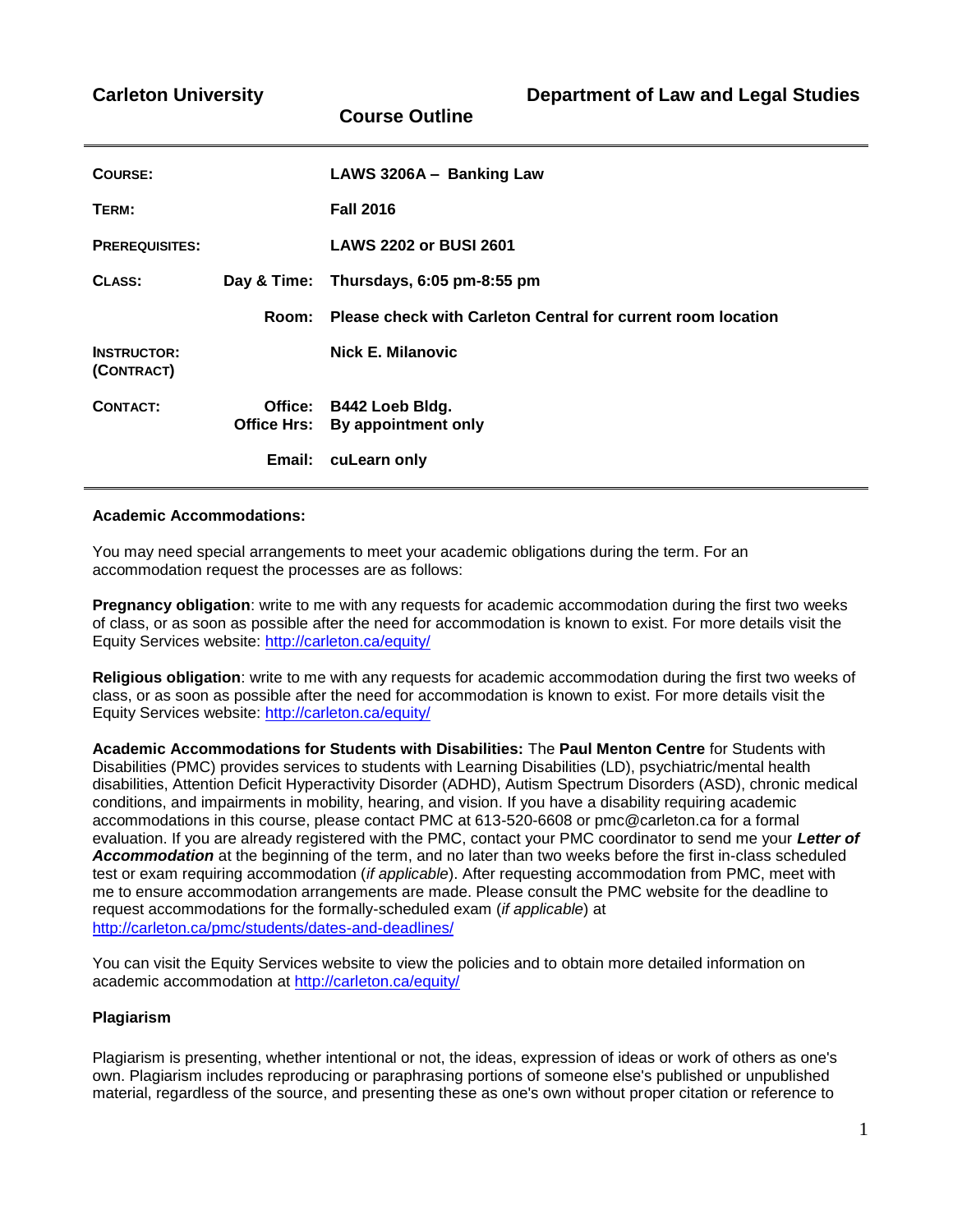### Outline – LAWS 3206A Fall - 2016

the original source. Examples of sources from which the ideas, expressions of ideas or works of others may be drawn from include but are not limited to: books, articles, papers, literary compositions and phrases, performance compositions, chemical compounds, art works, laboratory reports, research results, calculations and the results of calculations, diagrams, constructions, computer reports, computer code/software, and material on the Internet. Plagiarism is a serious offence.

More information on the University's **Academic Integrity Policy** can be found at: <http://carleton.ca/studentaffairs/academic-integrity/>

### **Department Policy**

The Department of Law and Legal Studies operates in association with certain policies and procedures. Please review these documents to ensure that your practices meet our Department's expectations.

<http://carleton.ca/law/current-students/>

# **COURSE DESCRIPTION**

The course will explore the laws of Canada relating to banking and students will be exposed to the constitutional and regulatory framework of banking in Canada. The course will also examine the key relationships amongst banks, account holders and borrowers. The rights and obligations of customers will be examined. Elements of creditors/debtor laws will be considered. The course will also examine the legal implications of e-commerce and e-banking, and its effect on Canadian society.

## **REQUIRED TEXTS**

- 1. Bank and Consumer Law in Canada, M.H. Ogilvie, available in Carleton Univ. Bookstore.
- 2. Banking Law, Cases and Materials, M.H. Ogilvie, available in Carleton Univ. Bookstore.

## **EVALUATION**

- 1. Essay (**due electronically on or before midnight December 1, 2016**, further information available in class.) 40 percent
- 2. Classroom Presentation (based on essay topics up to 30 minutes in length) 20 percent
- 3. Final Exam (**December 10-22, 2016**, formally scheduled period, 3 hours, closed book) 40 percent

**\*All components must be completed to obtain a passing grade.**